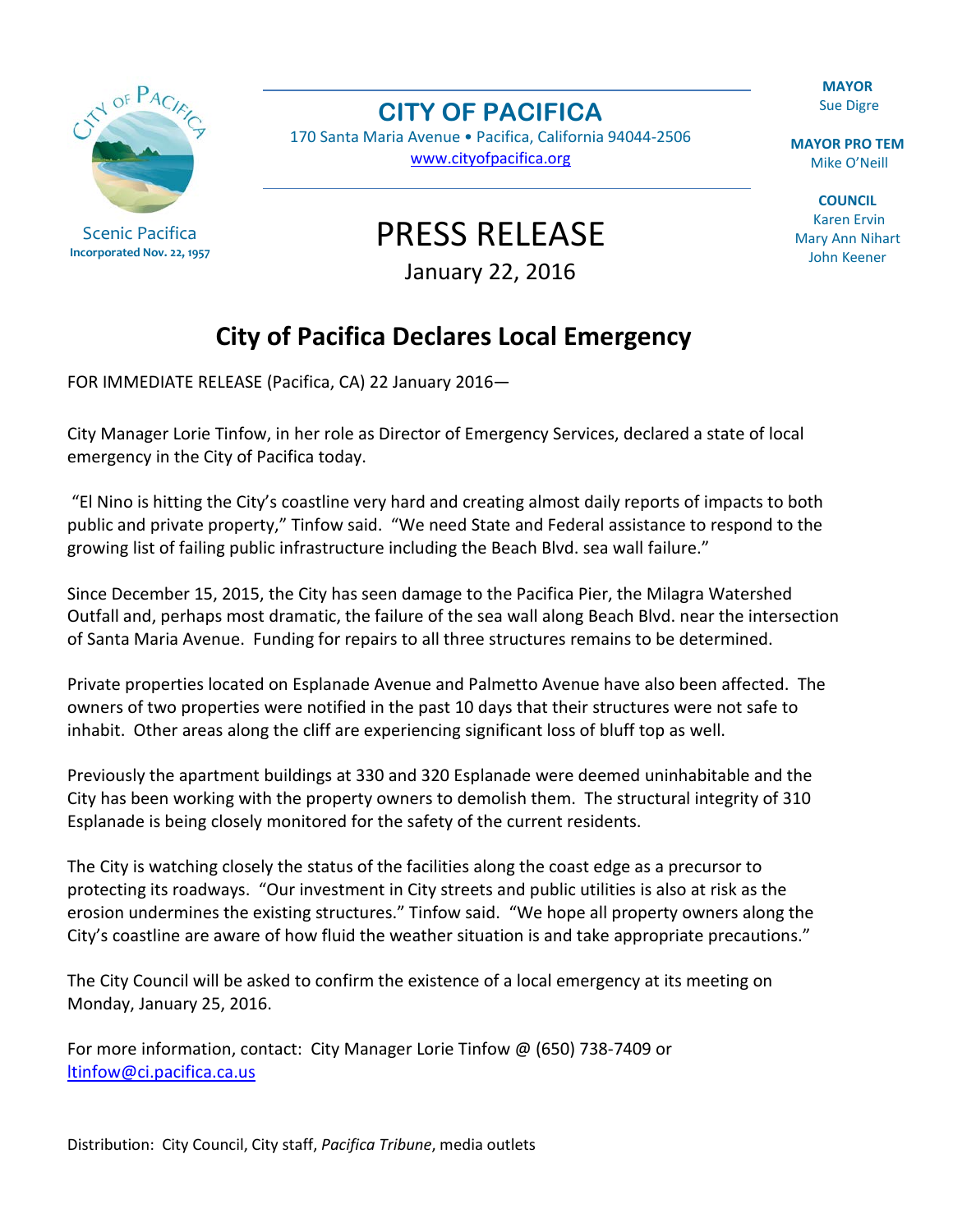## PROCLAMATION OF LOCAL EMERGENCY

WHEREAS, Section 4-2.01 et seq. of the Pacifica Municipal Code empowers the Director of Emergency Services to proclaim the existence or threatened existence of a local emergency when the City Council is not in session, subject to confirmation by the City Council at the earliest possible time; and

**WHEREAS**, the City Manager is the Director of Emergency Services of the City of Pacifica; and

WHEREAS, the winter of 2015/2016 has seen the strongest El Nino ocean temperature rise since 1998; and

WHEREAS, the resulting thermal water expansion has caused elevated ocean levels and tides off the coast of Pacifica; and

WHEREAS, recent ocean conditions include combined 25 foot King Tides with very high swell exceeding 15 feet offshore; and

WHEREAS, recent El Nino storm activity has also saturated the earth, including bluffs and surrounding earth at the ocean's edge; and

WHEREAS, a long series of El Nino-induced storm fronts have brought warm pineappleconvection storms from the southwest, as well as additional cold winter fronts from the northwest; and

WHEREAS, extensive top-of-bluff retreat is occurring at several locations along the Pacifica Coast; and

WHEREAS, predicted significant storms through February 2016 are anticipated to bring significant additional coastal erosion within Pacifica, including but not limited to the coastline from Westline Drive to the end of Beach Blvd.; and

WHEREAS, these conditions present extreme peril and threaten the safety of persons and property, including critical public infrastructure; and

WHEREAS, recent storm activities and extreme wave heights for extended periods have caused ground subsidence (sinkhole) contributing to the failure of the sea wall at Beach Boulevard and Santa Maria Avenue, including undermining of adjacent promenade and road closure; and

WHEREAS, these storm activities and extreme wave heights have also caused a section of concrete railing along the City pier to fail, resulting in partial closure of the pier; and

WHEREAS, these storm activities and extreme wave heights have also caused undermining and displacement of a 7 foot diameter storm drain outfall and the massive concrete headwall for the discharge of Milagra Creek drainage to the ocean; and